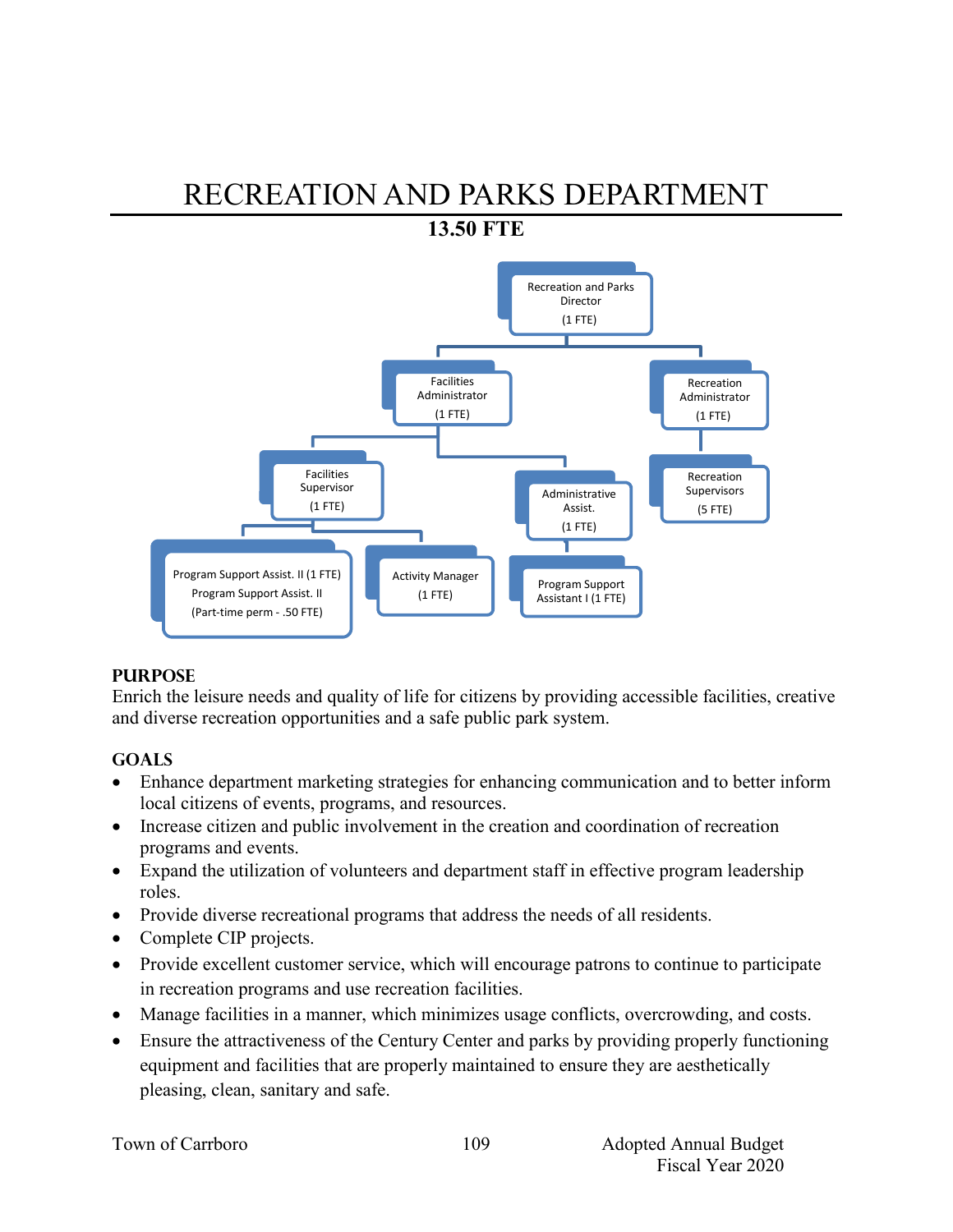Examine departmental operations to identify areas of opportunity for increased efficiency.

## **SERVICES PROVIDED & ACTIVITIES**

- Develop, market, and implement recreation and leisure programs such as leagues, classes and other events that improve the quality of life for the citizens of Carrboro.
- Oversee parks and facilities that provide space to enjoy nature, build family unity, meet friends and build strong bodies.
- Demonstrate excellent customer service to citizens who register for programs and reserve or use recreation and park facilities.
- Facilitate in planning and staging community events that enhance the Paris of the Piedmont philosophy and community pride.
- Operate a variety of indoor and outdoor facilities, which help bring the community together by providing space, promoting values, community activity and healthy living.
- Serve as staff liaisons, citizen based committees, various community groups and organizations and internal town committees.

### **PREVIOUS YEAR ACCOMPLISHMENTS**

- Worked with the Mayor's Office to assist with Play Ball City designation through the United States Conference of Mayors.
- Received Leadership and Partners Award from the Durham Orange Community Tennis Association.
- Revised marketing materials for promotion through Peachjar to comply with newlyimplemented ADA electronic file regulations.
- Shifted design and creation of the school e-flyer from a contractor to being created inhouse.
- Created new staff orientation materials for new hires.
- Increased the number of businesses and residents Program Brochure, Monthly Program Newsletter, and Poetry Newsletter and various flyers were utilized and distributed.
- Implemented a new phone app for the Carrboro Music Festival.
- Updated department vendor lists and purchase solicitation processes.
- Membership of Carrboro Youth Council increased to over 20 active members and increased utilization of the Carrboro Youth Council as program volunteers.
- Carrboro Youth Council volunteered through our Homework Helpers program to provide tutoring services for McDougle Middle School students.
- Worked with the Town Clerk to provide an interactive tour of town parks as part of the first annual Citizens Academy.
- Revised the department's Inclusivity Statement.
- Worked with several agencies to develop the vision and plans for The 203 Project.
- In the most recent Biennial Citizen Survey, the Recreation & Parks Department again scored a high level of satisfaction.
- Finalized plans and began construction on Dr. Martin Luther King, Jr. Park.
- Assessed the Adams Tract Tree Species Identification Map and identified updates needed.
- Installed bleachers on Hank Anderson Park Multipurpose field #1.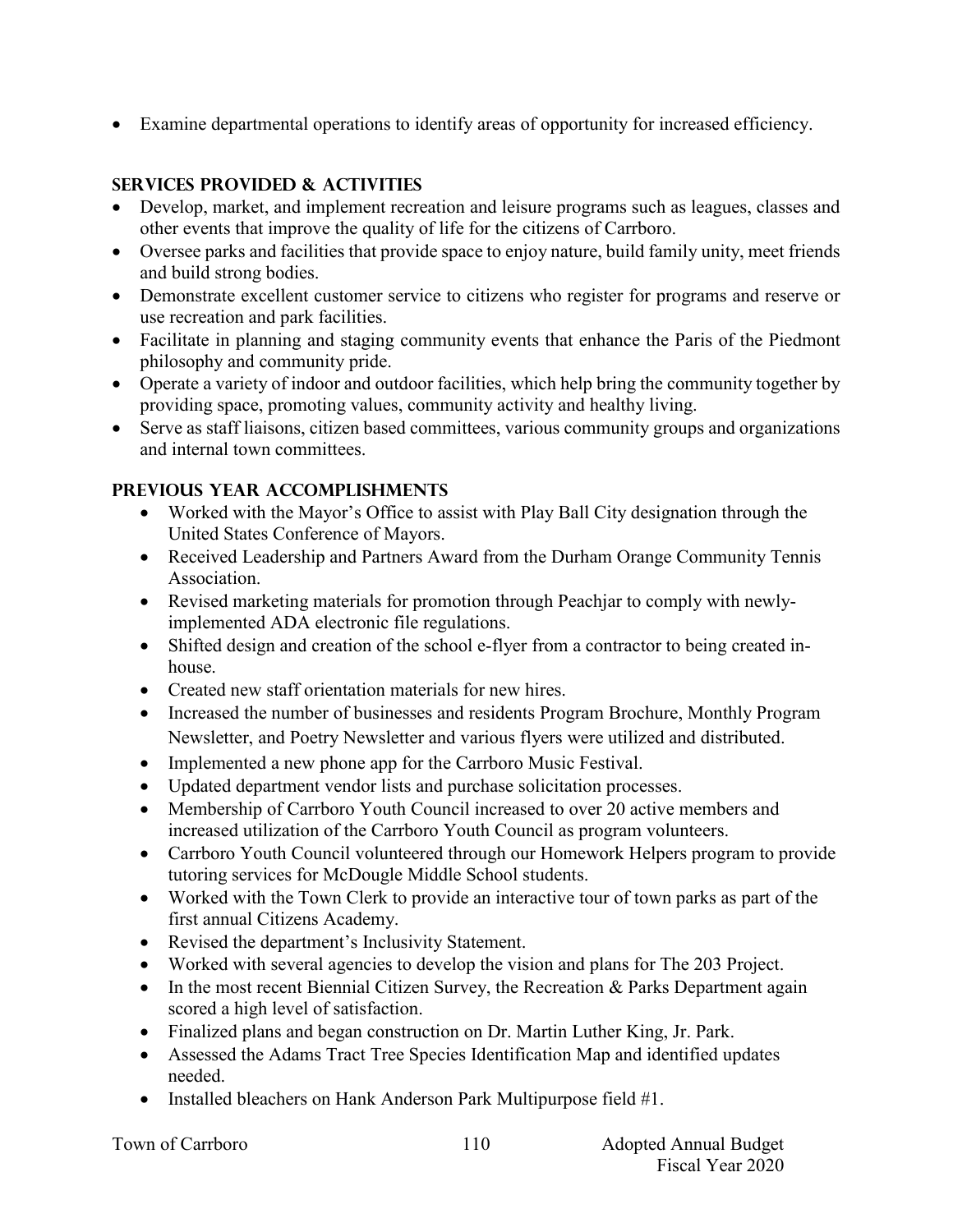- Installed a chin up bar on Libba Cotten bike path.
- Renovated Century Hall sound system.
- Installed new temporary fencing around the horseshoe pits at Anderson Park to meet NCHPA safety requirements.
- Century Center flooring was professionally refinished, along with carpets and window professional cleaned.
- Staff attended/completed Active Assailant training.
- Staffed attended NRPA conference and several staff members re-certified as National Certified Park and Recreation Professionals.
- Staff represented the town for the Inter-City visit to Lawrence, Kansas with the Chapel Hill-Carrboro Chamber of Commerce and other community leaders.
- Staff attended The People Map Team Building.
- Completed Town Commons Renovation project.
- Staff attended numerous seminars, workshops, and training sessions through NCRPA, NCSU Recreation Resources Service, and other entities including Marketing & Special Event Summit and Inclusion Workshop.
- Staff served on a number of community committees, including Orange County Senior Games, Healthy Carolinians of Orange County, Durham Orange Community Tennis Association, and the Orange County Master Aging Plan.
- Staff attended GARE training and serving as lead staff for GARE initiative.
- Staff attended training to review and update processes related to the RecTrac registration and reservation system.
- Staff attended the Carrboro Farmer's Market on a quarterly basis to set up a booth to distribute information and directly engage citizens.
- Staff attended a variety of local staff, volunteer, and activity fairs to promote the department.
- Conducted a review of traditional youth athletic league names and re-named leagues/teams that may be deemed inappropriate.
- Expanded the number of programs offered to the senior population through a grant from Carol Woods and expanded partnerships with Covenant Place and Carolina Springs Apartments.
- Implemented two new athletic special events: MLB Pitch, Hit, & Run and Jr. NBA Skills Challenge.
- Implemented new athletic activities for youth girls, including Fall Instructional Softball, Field Hockey Open Play, Sunday Series Volleyball Clinics, and a Spring Girls Softball League.
- Expanded adventure and nature-based programming, including additional sections of Kayaking, outdoor arts programs, and walks through the Adams Tract.
- Offered a variety of programs with an emphasis on underserved populations and increasing cultural diversity, including Latin Dance, Philippine Culture and Dance, Korean Fan Dance and Drumming, West African Dance, and Black History Month
- The West End Poetry Festival had a theme of 'intersections' this year with a diverse group of poets that featured Fatima Abdullah, Ruth Awad, Shadab Zeest Hasmi, Sandra Beasley, and North Carolina Literary Hall of Fame member and current North Carolina Poet Laureate, Jaki Shelton Green.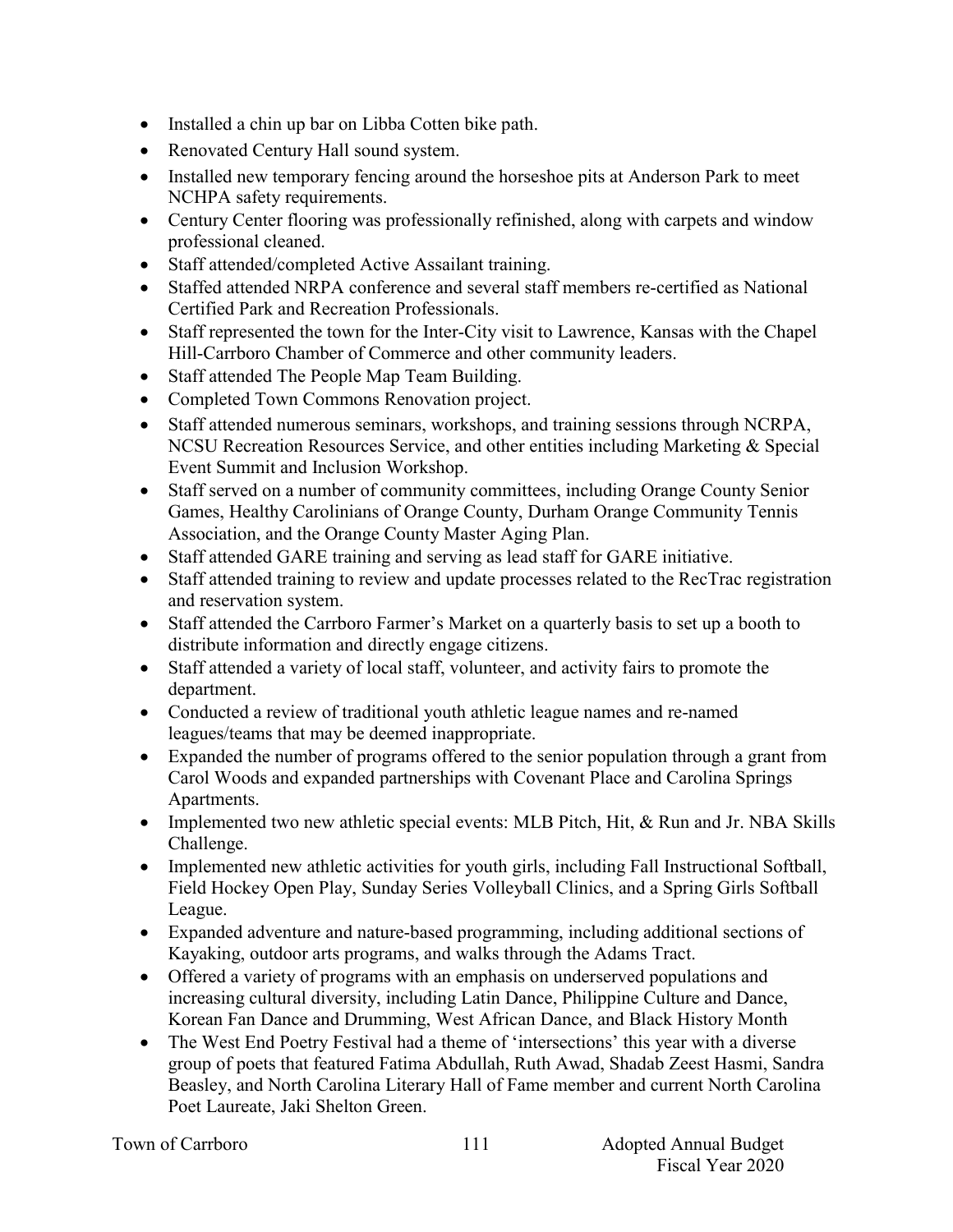- The Carrboro Film Festival included a diverse range of films and saw an increase in film submissions and attendance.
- Worked with the new Communications Manager to increase community outreach and engagement.
- Created and displayed new banners around town to recognize all town volunteers during National Volunteer Week.
- Collaborated with Dr. Cece Conway to offer programming celebrating traditional roots music and created a proclamation for 'Libba Cotten Day' in January 2019.
- Worked with the Town Clerk, Carrboro Youth Council, Youth Advisory Board and the NAACP to offer a Dr. Martin Luther King Commemoration Event.
- Collaborated with Residential Services, Inc. staff to discuss program ideas and build contacts for marketing to people with disabilities.
- Developed a partnership with local businesses to host monthly poetry events.
- Collaborated with Music Maker Relief Foundation to offer the Freight Train Blues Concert Series.

## **UPCOMING FISCAL YEAR OBJECTIVES**

- Complete construction of Dr. Martin Luther King Jr. Park.
- Cover ballfield dugouts, replace basketball courts and add water in Dog Park at Hank Anderson Park.
- Add cleaning maintenance to playground equipment that will improve appearance and possibly increase longevity of equipment/surface material.
- Improve Facility Division marketing of parks and facilities for patron use and reservations.
- Work with Public Works to improve appearance/safety of parks and Century Center.
- Update and implement revised Programs Division Marketing Plan.
- Create new banners, coroboards, and similar marketing materials to display in highvisibility areas throughout the service area.
- Work with town staff in the implementation of the Wayfinding Project as it relates to town parks and recreational facilities.
- Increase promotion of Department opportunities/processes such as Program Service Proposals, needs for contractual instructors, etc.
- Coordinate marketing with local businesses and collaborating agencies to increase publicity for Department programs and events in a cost-effective manner.
- Collaborate with local agencies (El Centro, Refugee Support Center, and NAACP) to enhance marketing to underserved populations.
- Increase citizen and public involvement in the creation and coordination of recreation programs and events.
- Develop private, public, and neighborhood partnerships and sponsorships to support our recreational facilities and programs.
- Collaborate with event planning committees and the business community to continue to expand and improve programs and special events.

|  | Town of Carrboro |
|--|------------------|
|--|------------------|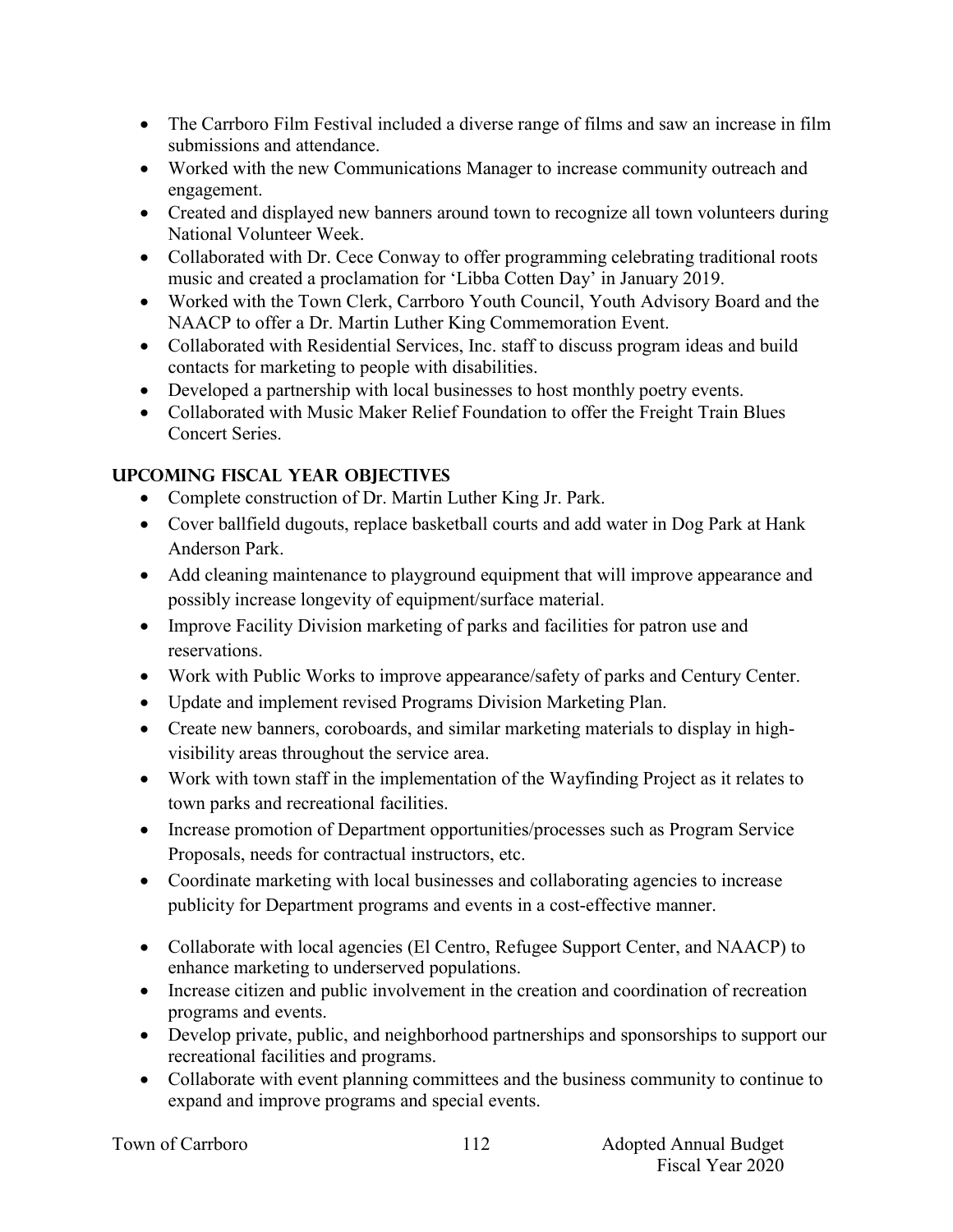- Actively engage participants during programs and events to solicit and document feedback outside of formal written evaluations to be incorporated into future event planning.
- Utilize the Carrboro Youth Council membership to engage directly with the local youth and teen population to stay informed of current trends and program desires.
- Collaborate with the town's Communications Manager to identify new avenues of public engagement (HOAs, Nextdoor, etc.)
- Expand the utilization of volunteers and department staff in effective program leadership roles.
- Seek out additional volunteer fairs, websites, and other recruitment tools and events to increase the department's volunteer pool.
- Increase training opportunities for Department staff and volunteers in specific areas pertaining to programming needs and leadership.
- Maintain an inventory of staff, volunteer and instructor knowledge, certifications and skills and analyze how these resources may be utilized to enhance operations and service delivery.
- Examine departmental operations to identify areas of opportunity for increased efficiency.
- Conduct a department-wide inventory of equipment and assets.
- Explore options for equipment and supply storage to maximize utilization of these resources and to improve access for staff and volunteers.
- Reduce inventory of extant records, files, and equipment in accordance with state records retention schedules and property disposition requirements.
- Provide diverse recreational programs that address the needs of all residents.
- Collaborate with local partners to create multi-purpose, outdoor programs that provide educational opportunities and increase environmental awareness.
- Identify new funding sources, such as community partnerships, sponsorships, and grants, to broaden the Department's revenue stream to maintain and enhance service levels.
- Work with town staff in the development of the Comprehensive Plan and the Equity Plan to make and implement recommendations related to recreation programming.
- Utilize a broad range of evaluation criteria to ensure program offerings are meeting the needs of the participants.
- Expand recreational opportunities for underserved populations (teens, seniors, immigrants/refugees).

## **BOARD PRIORITIES**

Diversify revenue stream to maintain ethnic and economic diversity. Enhance and sustain quality of life/place issues for everyone.

## **OBJECTIVES**

- 1. Examine youth and adult volunteerism in parks and programs to identify areas for new volunteer opportunities.
- 2. Utilize Town owned and other area parks, and nature sites.
- 3. Complete ongoing Capital Improvement Projects.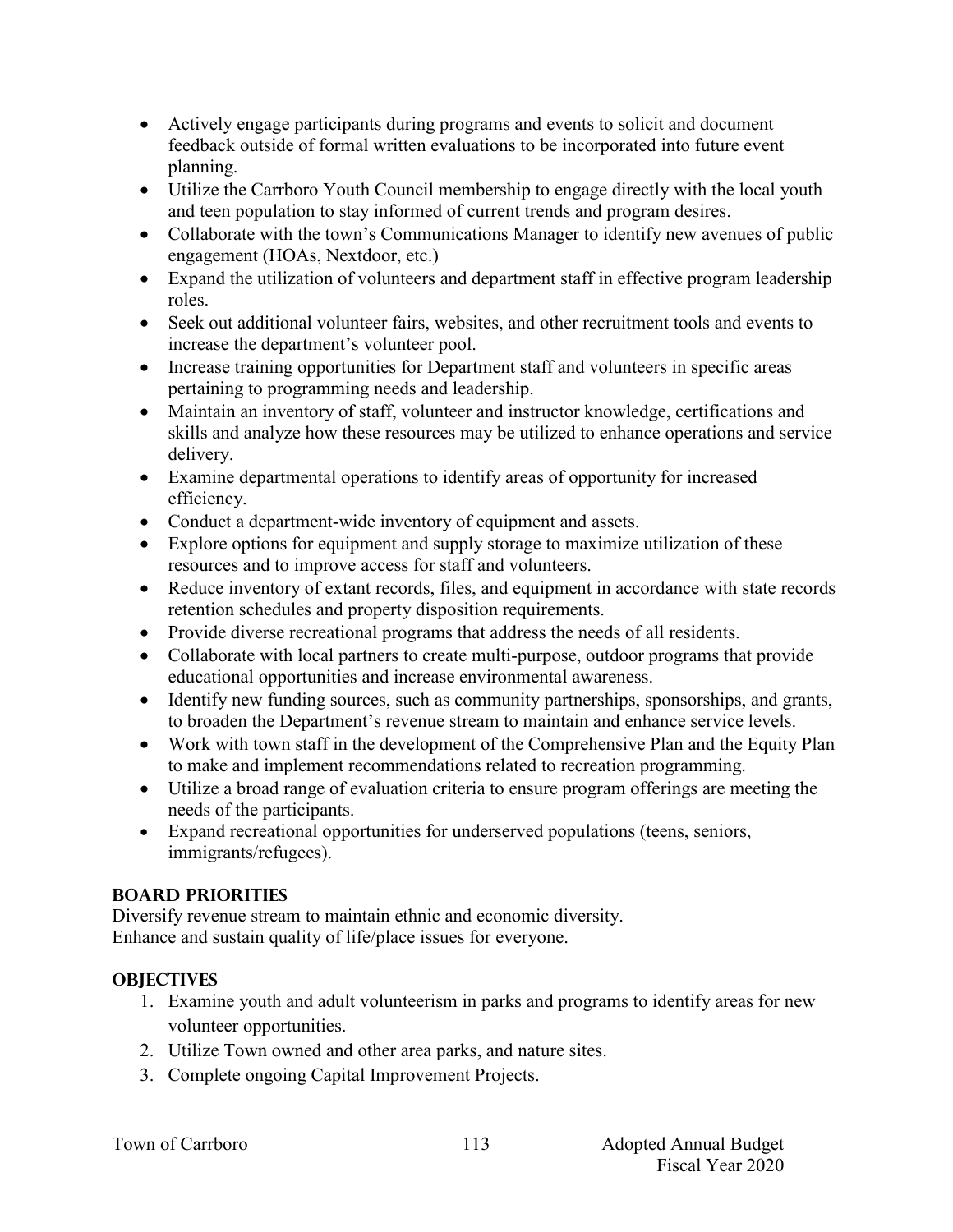- 4. Research local funding resources to assist with healthy programs such as Eat Smart Move More.
- 5. Develop private, public, and neighborhood partnerships and sponsorships to support the recreational facilities and programs.

#### **Performance Measures**

|                                | FY2016-17<br><b>ACTUAL</b> | FY2017-18<br><b>ACTUAL</b> | FY2018-19<br><b>ESTIMATED</b> | FY2019-20<br><b>PROJECTED</b> |
|--------------------------------|----------------------------|----------------------------|-------------------------------|-------------------------------|
| % Change in Volunteer          |                            |                            |                               |                               |
| <b>Hours Supporting</b>        | $-2\%$                     | $-4%$                      | 2%                            | 2%                            |
| Programs                       |                            |                            |                               |                               |
| <b>Revenue Driven Facility</b> |                            |                            |                               |                               |
| Usage Hours (External,         | 16,703                     | 17,133                     | 17,150                        | 17,250                        |
| Courses, Administrative)       |                            |                            |                               |                               |
| Revenue Driven Facility        |                            |                            |                               |                               |
| <b>Usage Hours Percent</b>     | 3%                         | 3%                         | $1\%$                         | $.5\%$                        |
| Change (External,              |                            |                            |                               |                               |
| Courses, Administrative)       |                            |                            |                               |                               |
| Non-Revenue Facility           |                            |                            |                               |                               |
| <b>Usage Hours</b>             |                            |                            |                               |                               |
| (Partnerships,                 | 510                        | 1268                       | 1280                          | 1290                          |
| Community/Informational        |                            |                            |                               |                               |
| Meetings)                      |                            |                            |                               |                               |
| Non-Revenue Facility           |                            |                            |                               |                               |
| <b>Usage Hours Percent</b>     |                            |                            |                               |                               |
| Change                         | 3%                         |                            | .95%                          | .78%                          |
| (Partnerships,                 |                            | 149%                       |                               |                               |
| Community/Informational        |                            |                            |                               |                               |
| Meetings)                      |                            |                            |                               |                               |
| % Change in Program            | $1\%$                      |                            | $1\%$                         |                               |
| Division Revenue               |                            | 2%                         |                               | $1\%$                         |
| % Change in                    | 7%                         | 9%                         | $-2\%$                        | $1\%$                         |
| Programming Hours              |                            |                            |                               |                               |
| % Change of Operational        |                            |                            |                               |                               |
| <b>Budget Supported by</b>     | $1\%$                      | 2%                         | 2%                            | $1\%$                         |
| Program Revenue                |                            |                            |                               |                               |
| Generated                      |                            |                            |                               |                               |
| % Change in Enrolled           | 2%                         | $-12%$                     | 3%                            | $1\%$                         |
| participants                   |                            |                            |                               |                               |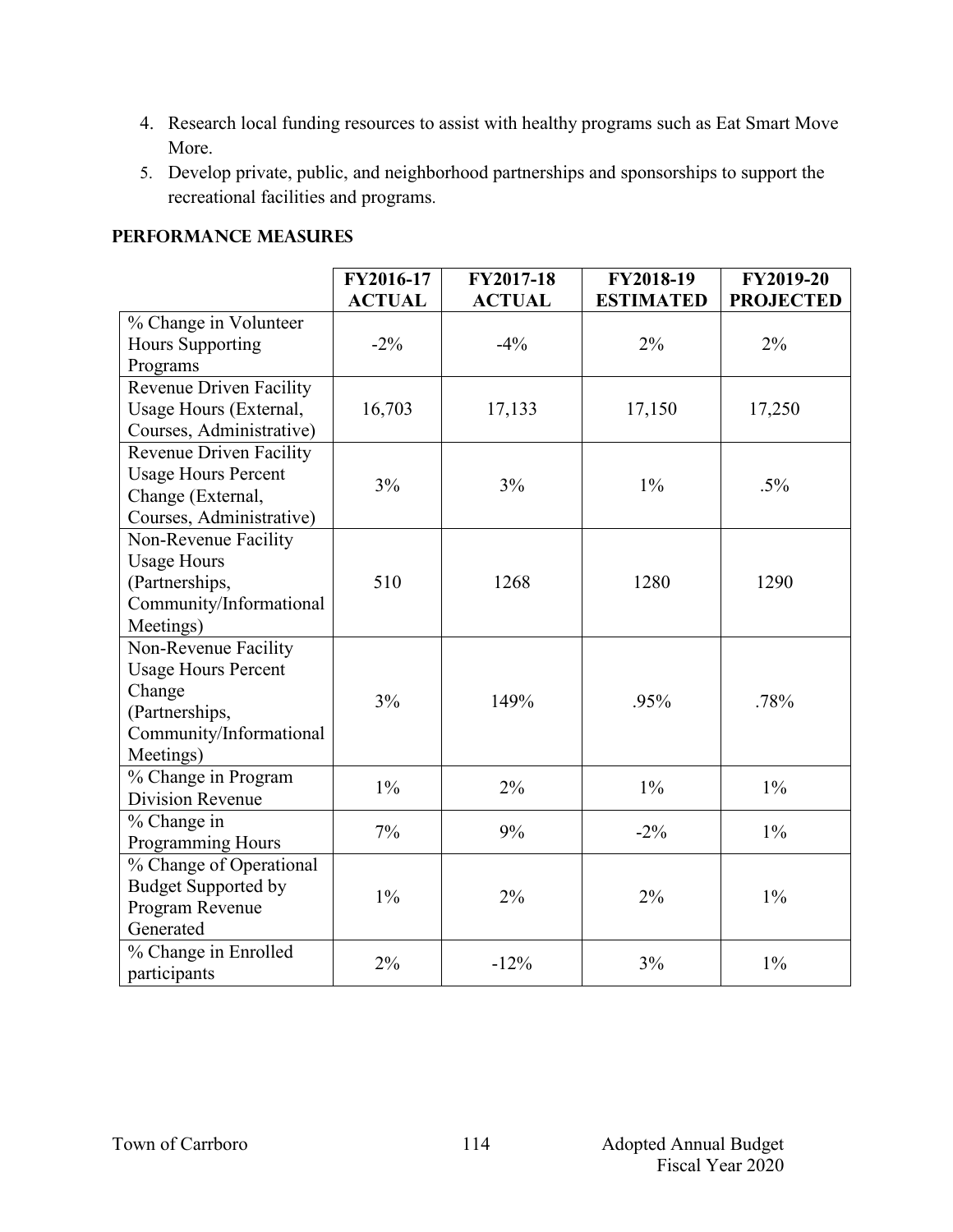## **Department Budget Summary**

|                       | 2017-18<br><b>Actual</b> | 2018-19<br><b>Adopted</b><br><b>Budget</b> | FY 2019-20<br><b>Adopted</b><br><b>Budget</b> | <b>Pct Change</b> |
|-----------------------|--------------------------|--------------------------------------------|-----------------------------------------------|-------------------|
| Personnel             | 1,135,639                | 1,217,233                                  | 1,275,904                                     | 4.8%              |
| <b>Operating</b>      | 367,835                  | 387,668                                    | 405,977                                       | $4.7\%$           |
| <b>Capital Outlay</b> | $^{(1)}$                 | $\Omega$                                   | 54,000                                        | $\#$ DIV/0!       |
| <b>TOTAL</b>          | \$1,503,474              | \$1,604,901                                | \$1,735,881                                   | 8.2%              |

#### **Budget summary for recreation and parks**

#### **CHANGES IN BUDGET FROM PRIOR YEAR ADOPTED BUDGET:**

Increase in Personnel costs due to salary and insurance adjustments, and a position change in the General Programs division. Operating expenses decreased in contractual services and building maintenance, while Capital Outlay includes improvements to the Hank Anderson Park.

## **Division Level Summaries**

#### **Budget summary for recreation and parks supervision**

|                  | 2017-18<br>Actual | 2018-19<br><b>Adopted</b><br><b>Budget</b> | FY 2019-20<br><b>Adopted</b><br><b>Budget</b> | <b>Pct Change</b> |
|------------------|-------------------|--------------------------------------------|-----------------------------------------------|-------------------|
| <b>Personnel</b> | 136,485           | 125,785                                    | 136,395                                       | $8.4\%$           |
| <b>Operating</b> | 11,109            | 21,304                                     | 8,764                                         | $-58.9\%$         |
| <b>TOTAL</b>     | \$147,594         | \$147,089                                  | \$145,159                                     | $-1.3\%$          |

#### **CHANGES IN BUDGET FROM PRIOR YEAR ADOPTED BUDGET:**

Increase in Personnel costs due to salary and insurance adjustments. Operating expenses decreased in contractual services.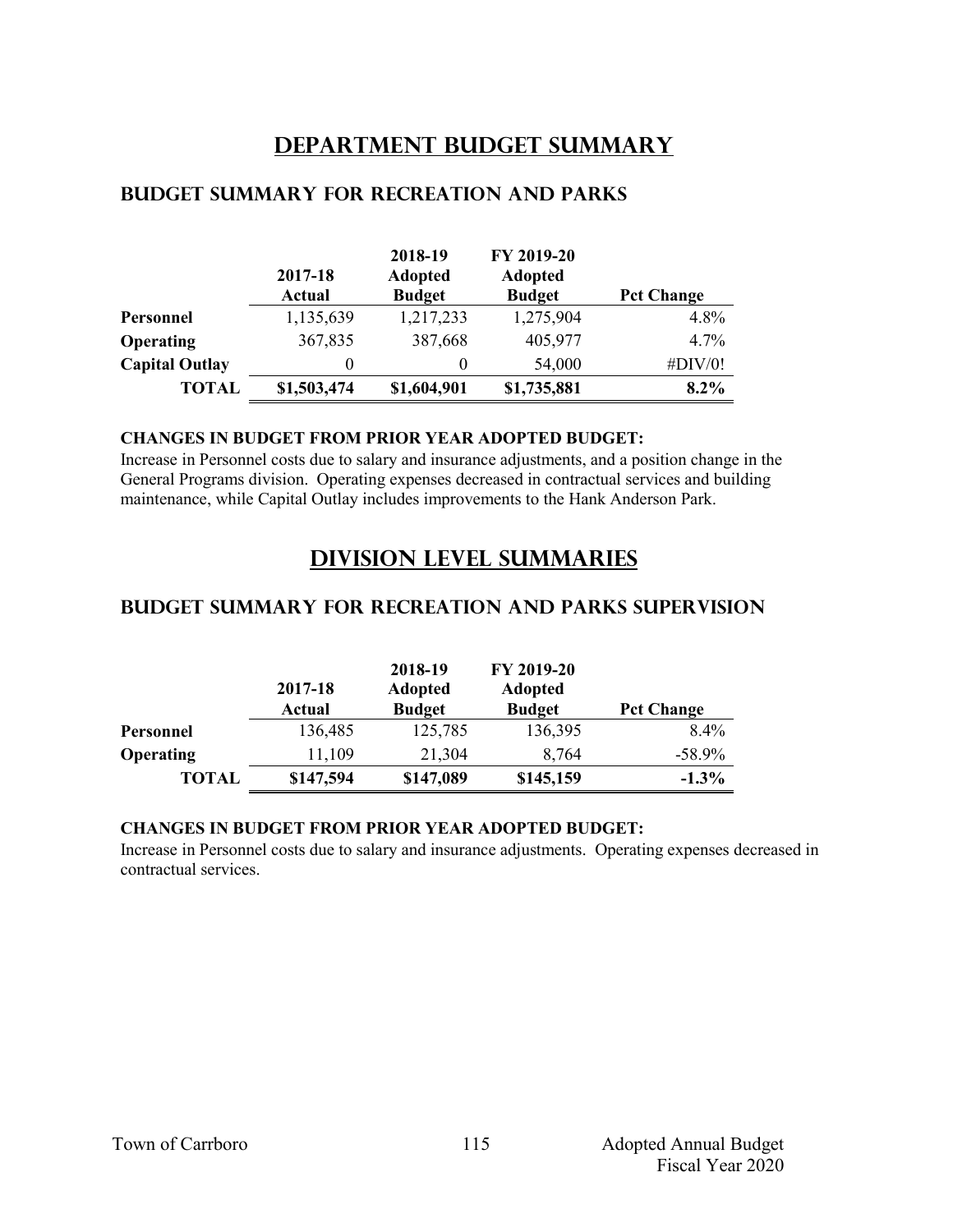## **Budget summary for recreation playground parks**

|                  | 2017-18<br>Actual | 2018-19<br><b>Adopted</b><br><b>Budget</b> | FY 2019-20<br><b>Adopted Budget</b> | <b>Pct Change</b> |
|------------------|-------------------|--------------------------------------------|-------------------------------------|-------------------|
| <b>Operating</b> | 1,828             | 10,078                                     |                                     | $-100.0\%$        |
| <b>TOTAL</b>     | \$1,828           | \$10,078                                   | \$0                                 | $-100.0\%$        |

## **CHANGES IN BUDGET FROM PRIOR YEAR ADOPTED BUDGET:**

This division will be merged into the Rec and Park Facilities division in FY20.

### **Budget summary for recreation general programs**

|                  |                   | 2018-19                         |                                     |                   |
|------------------|-------------------|---------------------------------|-------------------------------------|-------------------|
|                  | 2017-18<br>Actual | <b>Adopted</b><br><b>Budget</b> | FY 2019-20<br><b>Adopted Budget</b> | <b>Pct Change</b> |
| Personnel        | 566,084           | 660,435                         | 666,498                             | $0.9\%$           |
| <b>Operating</b> | 299,998           | 291,136                         | 362,053                             | 24.4%             |
| <b>TOTAL</b>     | \$866,082         | \$951,571                       | \$1,028,551                         | 8.1%              |

#### **CHANGES IN BUDGET FROM PRIOR YEAR ADOPTED BUDGET:**

Operating expenses increased in the rent expense category due to a shift from Public Works…this was also a budget amendment in FY19.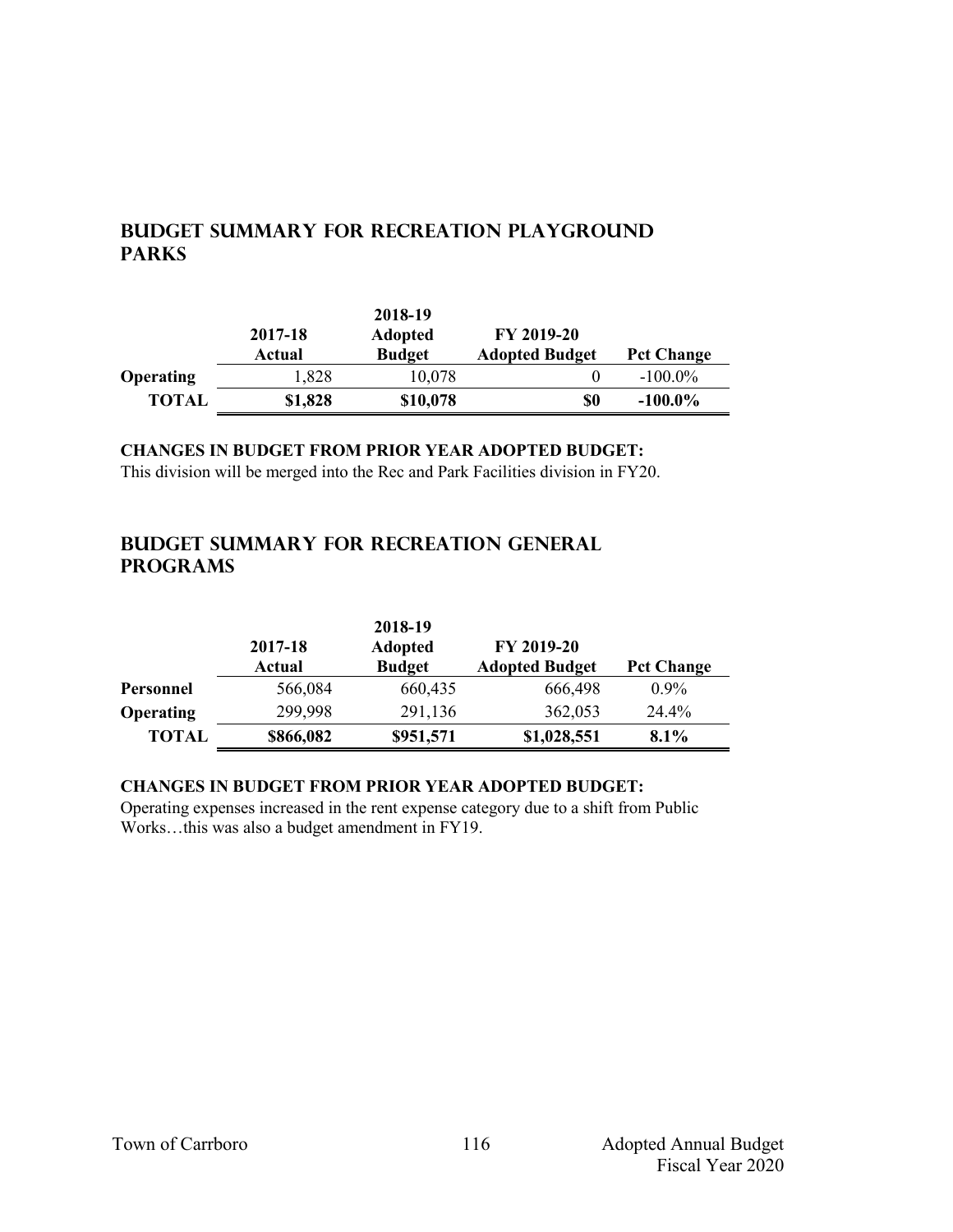## **Budget summary for recreation and park facilities**

|                       | 2017-18<br><b>Actual</b> | 2018-19<br><b>Adopted</b><br><b>Budget</b> | FY 2019-20<br><b>Adopted</b><br><b>Budget</b> | <b>Pct Change</b> |
|-----------------------|--------------------------|--------------------------------------------|-----------------------------------------------|-------------------|
| Personnel             | 433,070                  | 431,013                                    | 473,011                                       | $9.7\%$           |
| Operating             | 54,900                   | 65,150                                     | 35,160                                        | $-46.0\%$         |
| <b>Capital Outlay</b> |                          |                                            | 54,000                                        | #DIV/0!           |
| <b>TOTAL</b>          | \$487,970                | \$496,163                                  | \$562,171                                     | 13.3%             |

**CHANGES IN BUDGET FROM PRIOR YEAR ADOPTED BUDGET:**

Increase in Personnel costs due to salary and insurance adjustments, and the change in staffing to move a (.75 FTE) Program Support Assistant I position to a (1.0 FTE) Program Support Assistant II position. Operating expenses decreased as a result of budget cuts in building maintenance and repairs, and Capital Outlay increased for improvements at the Hank Anderson Park, for baseball dugouts and dog park amenities.